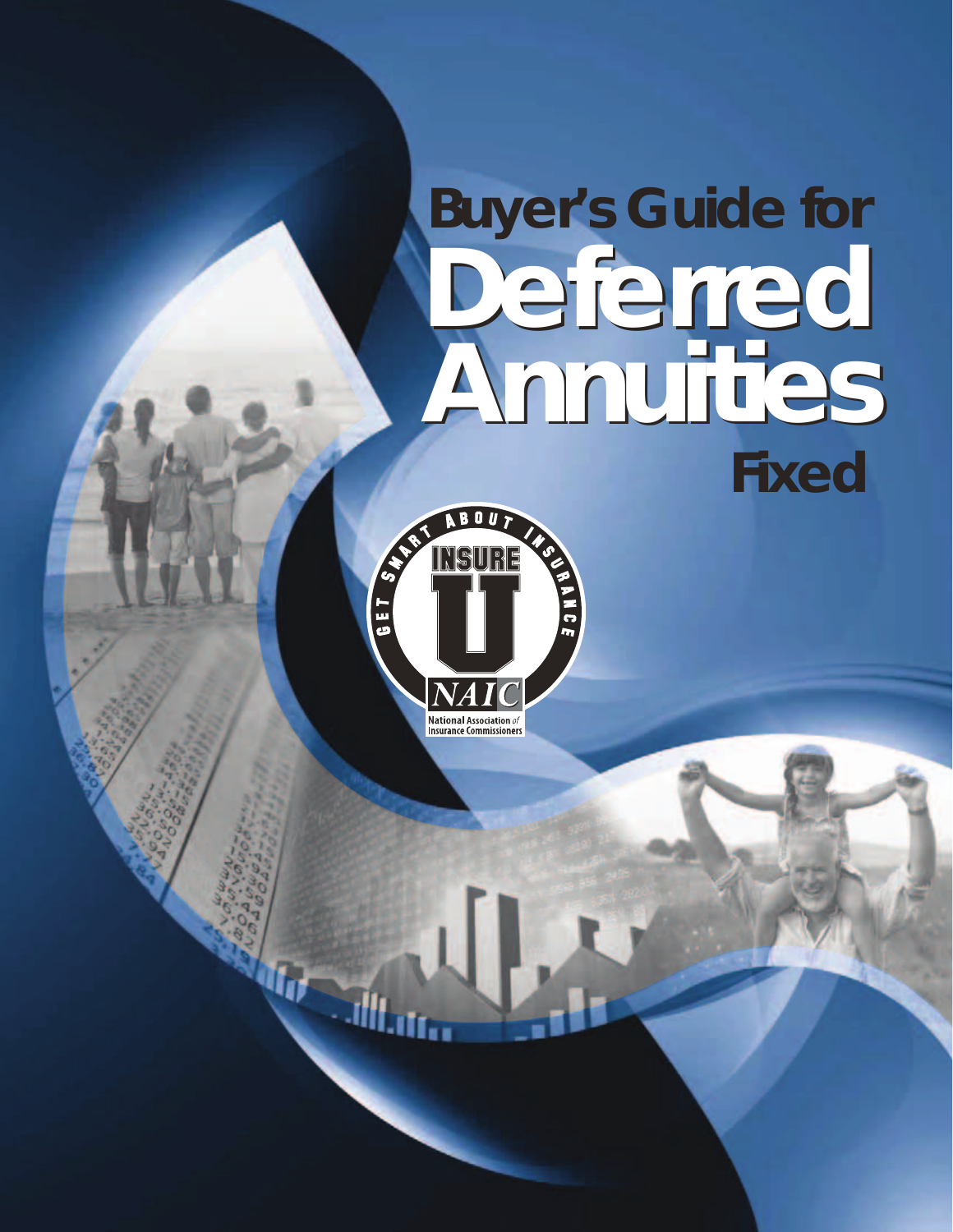Prepared by the

## **NAIC**

#### **National Association of Insurance Commissioners**

The National Association of Insurance Commissioners is an association of state insurance regulatory officials. This association helps the various insurance departments to coordinate insurance laws for the benefit of all consumers.

This guide does not endorse any company or policy.

Reprinted by ...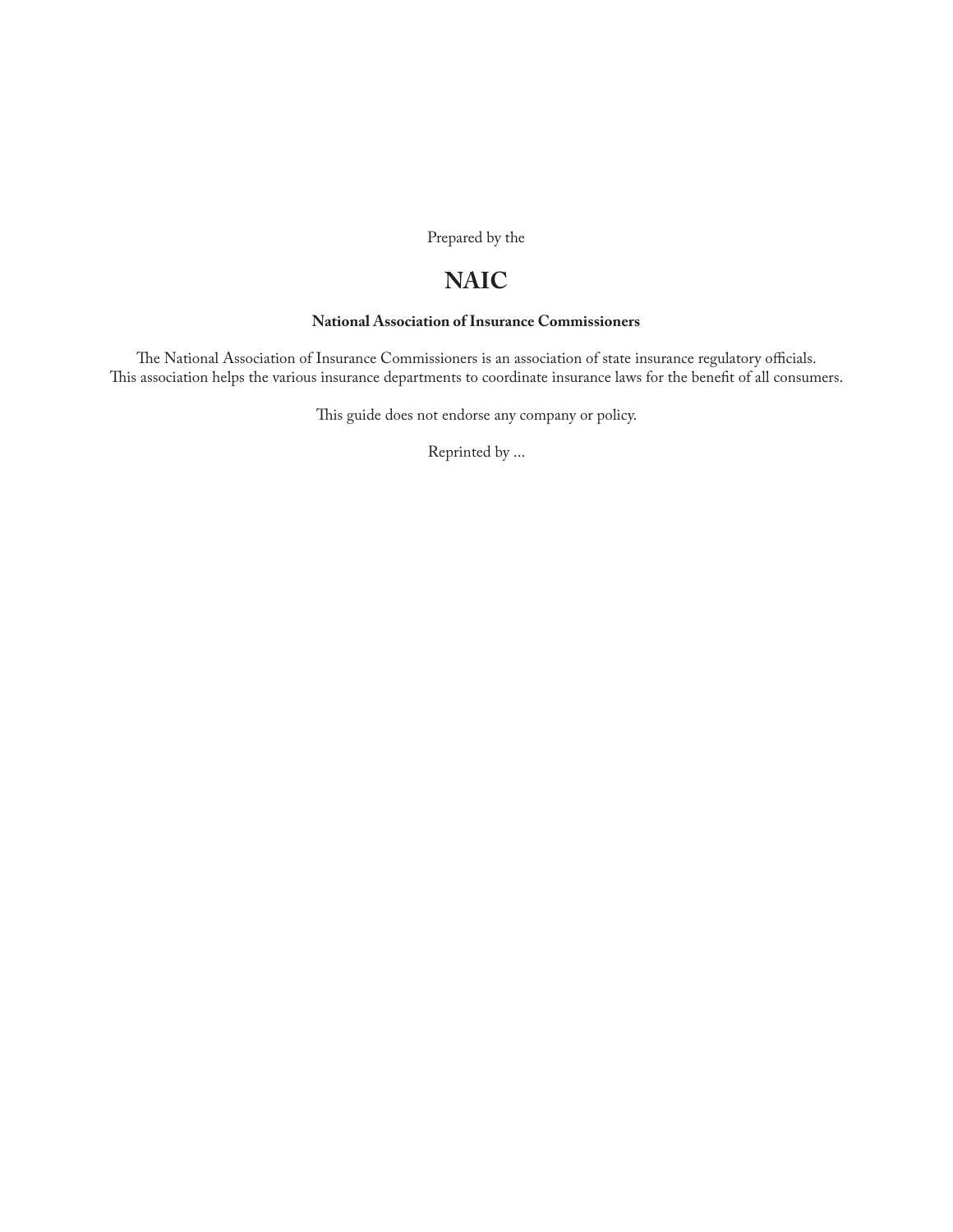## **NAIC Buyer's Guide for Fixed Deferred Annuities**

It's important that you understand how annuities can be different from each other so you can choose the type of annuity that's best for you. The purpose of this Buyer's Guide is to help you do that. This Buyer's Guide isn't meant to offer legal, financial, or tax advice. You may want to consult independent advisors that specialize in these areas.

**This Buyer's Guide is about fixed deferred annuities in general and some of their most common features. It's not about any particular annuity product.** The annuity you select may have unique features this Guide doesn't describe. It's important for you to carefully read the material you're given or ask your annuity salesperson, especially if you're interested in a particular annuity or specific annuity features.

This Buyer's Guide includes questions you should ask the insurance company or the annuity salesperson (the agent, producer, broker, or advisor). Be sure you're satisfied with the answers before you buy an annuity.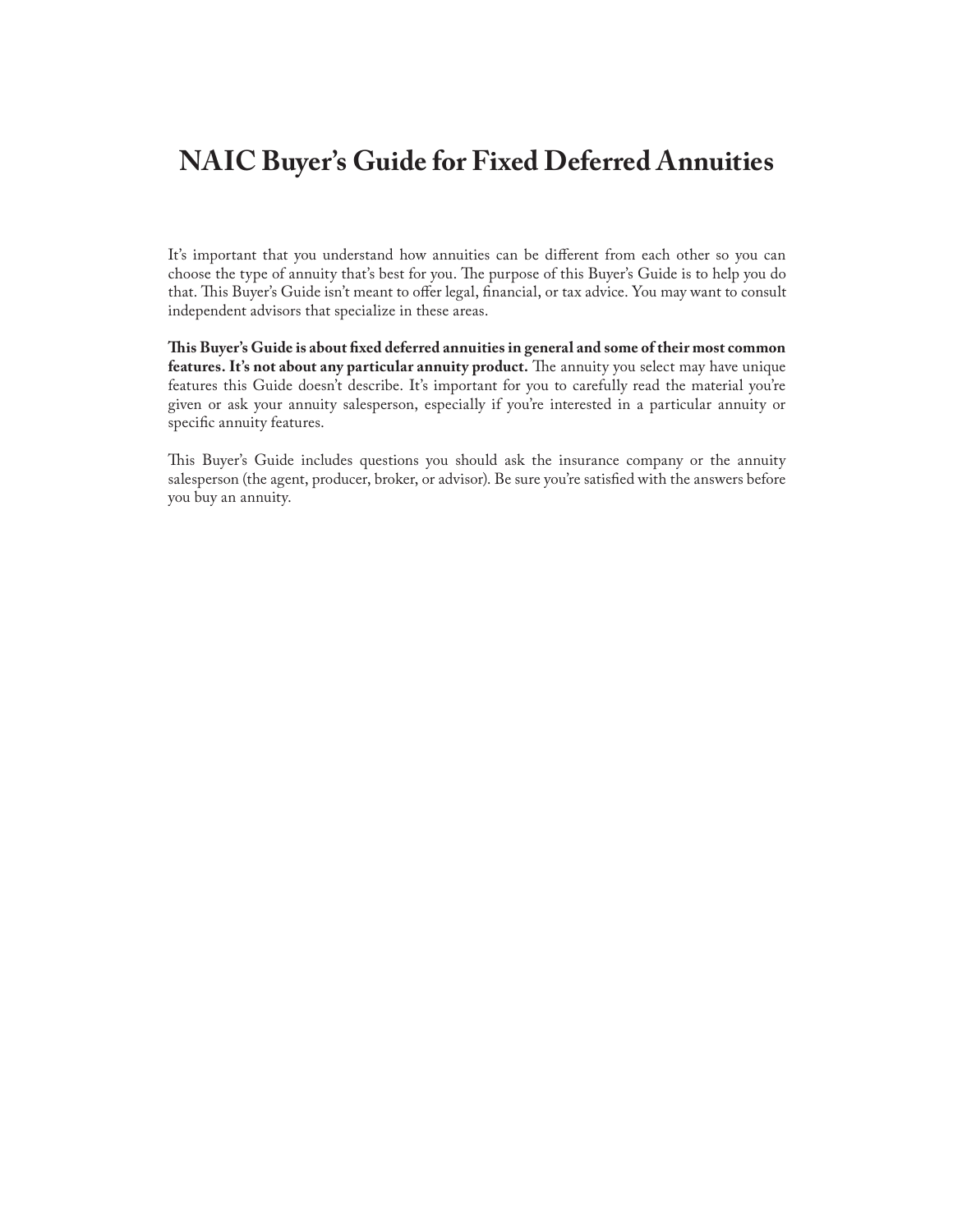#### **Revised 2013**

© 1999, 2007, 2013 National Association of Insurance Commissioners. All rights reserved.

Printed in the United States of America

No part of this book may be reproduced, stored in a retrieval system, or transmitted in any form or by any means, electronic or mechanical, including photocopying, recording or any storage or retrieval system, without written permission from the NAIC.

NAIC Executive Office 444 North Capitol Street, NW Suite 701 Washington, DC 20001-1509 202.471.3990

NAIC Central Office 1100 Walnut Street Suite 1500 Kansas City, MO 64106-2197 816.842.3600

NAIC Capital Markets & Investment Analysis Office 48 Wall Street, 6th Floor New York, NY 10005-2906 212.398.9000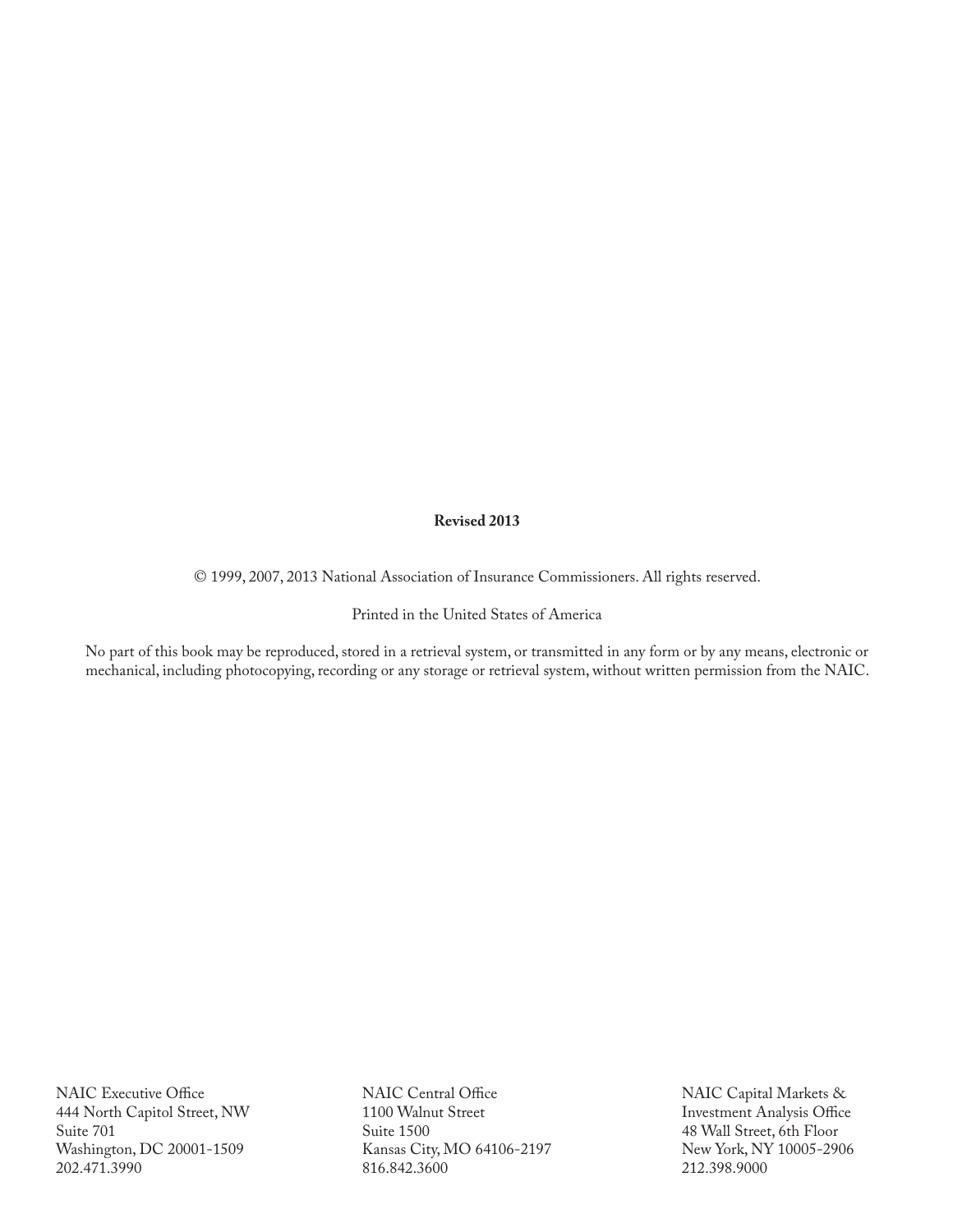## **Table of Contents**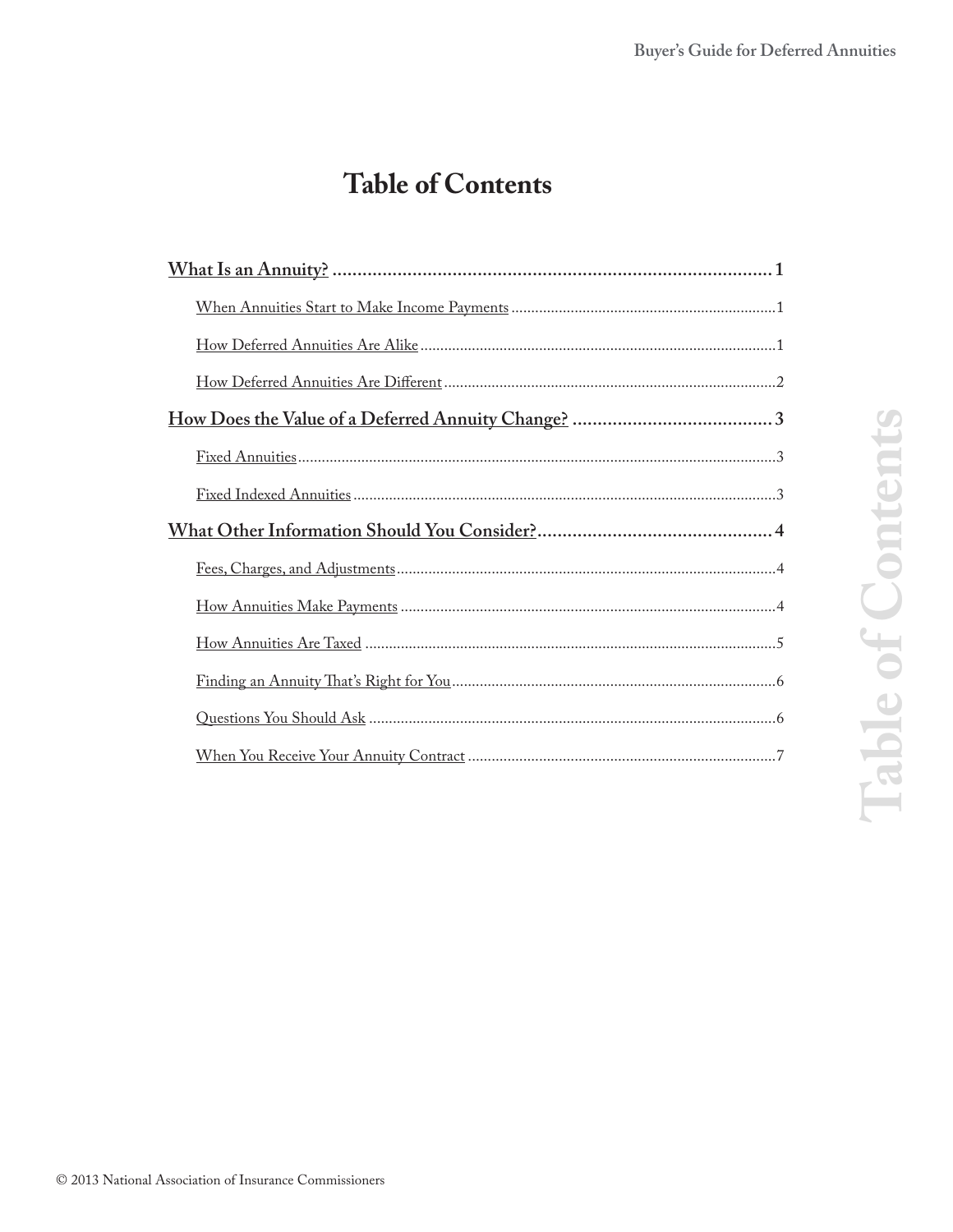## **What Is an Annuity?**

An annuity is a contract with an insurance company. All annuities have one feature in common, and it makes annuities different from other financial products. *With an annuity, the insurance company promises to pay you income on a regular basis for a period of time you choose*—including the rest of your life.

## *When Annuities Start to Make Income Payments*

Some annuities begin paying income to you soon after you buy it (an **immediate** annuity). Others begin at some later date you choose (a **deferred** annuity).

## *How Deferred Annuities Are Alike*

There are ways that *most* deferred annuities are alike.

- R5 They have an **accumulation** period and a **payout** period. During the accumulation period, the value of your annuity changes based on the type of annuity. During the payout period, the annuity makes income payments to you.
- These are very shot mast deformed are also the second that in papel are commissioners in the mass commissioners in the mass can be a second to the second the second that is an Annual Mexican commissioners in the second to They offer a basic death benefit. If you die during the accumulation period, a deferred annuity with a basic death benefit pays some or all of the annuity's value to your survivors (called beneficiaries) either in one payment or multiple payments over time. The amount is usually the greater of the annuity account value or the minimum guaranteed surrender value. If you die after you begin to receive income payments (**annuitize**), your chosen survivors may not receive

#### **Sources of Information**

**Contract:** *The legal document between you and the insurance company that binds both of you to the terms of the agreement.*

**Disclosure:** *A document that describes the key features of your annuity, including what is guaranteed and what isn't, and your annuity's fees and charges. If you buy a variable annuity, you'll receive a prospectus that includes detailed information about investment objectives, risks, charges, and expenses.*

**Illustration:** *A personalized document that shows how your annuity features might work. Ask what is guaranteed and what isn't and what assumptions were made to create the illustration.*

anything *unless*: 1) your annuity guarantees to pay out at least as much as you paid into the annuity, or 2) you chose a payout option that continues to make payments after your death. For an extra cost, you may be able to choose enhanced death benefits that increase the value of the basic death benefit.

- You usually have to pay a charge (called a surrender or **withdrawal charge**) if you take some or all of your money out too early (usually before a set time period ends). Some annuities may not charge if you withdraw small amounts (for example, 10% or less of the account value) each year.
- Any money your annuity earns is **tax deferred.** That means you won't pay income tax on earnings until you take them out of the annuity.
- You can add features (called **riders**) to many annuities, usually at an extra cost.
- An annuity salesperson must be licensed by your state insurance department. A person selling a variable annuity also must be registered with FINRA1 as a representative of a broker/dealer that's a FINRA member. In some states, the state securities department also must license a person selling a variable annuity.

<sup>1.</sup> FINRA (Financial Industry Regulatory Authority) regulates the companies and salespeople who sell variable annuities.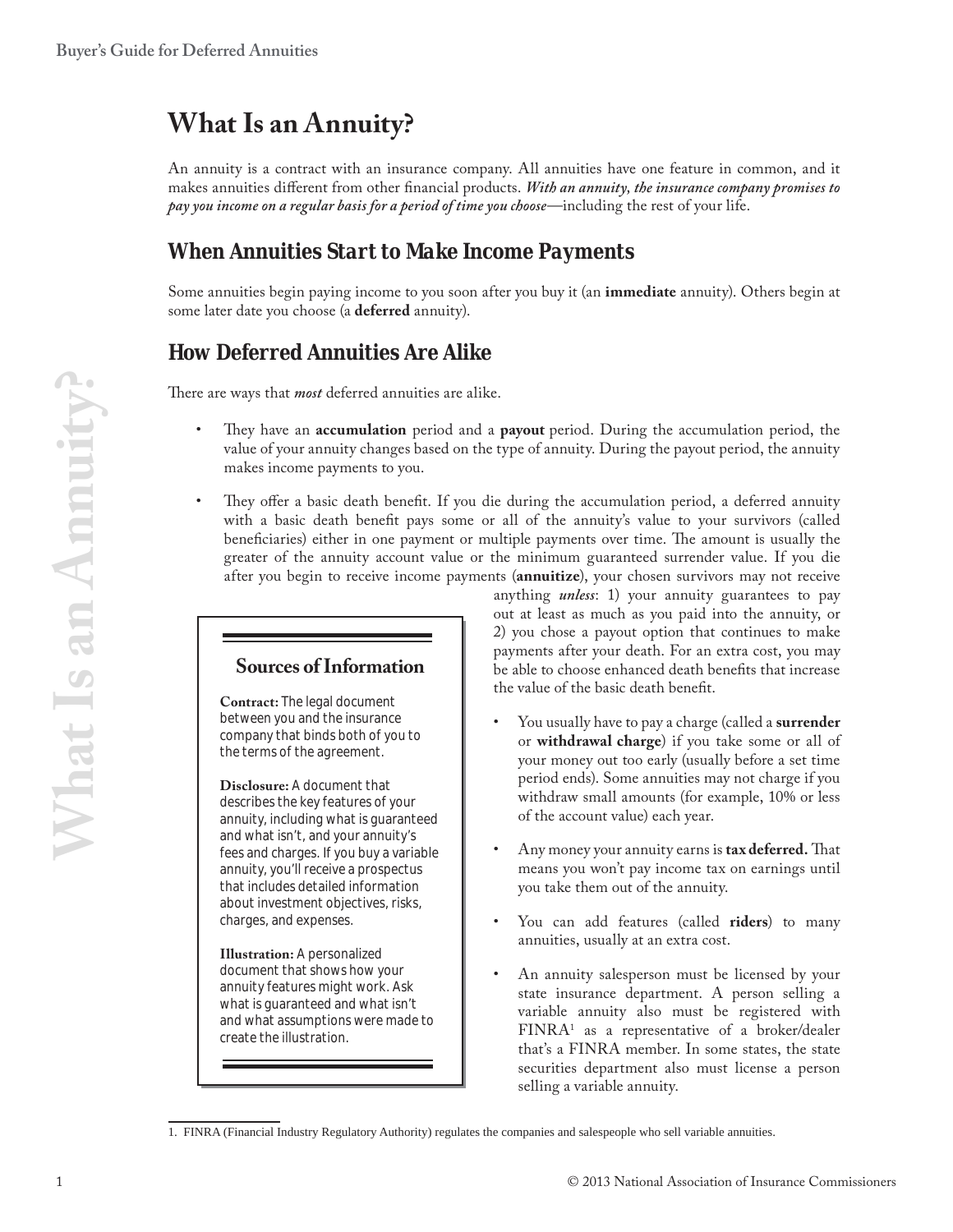- Insurance companies sell annuities. You want to buy from an insurance company that's financially sound. There are various ways you can research an insurance company's financial strength. You can visit the insurance company's website or ask your annuity salesperson for more information. You also can review an insurance company's rating from an independent rating agency. Four main firms currently rate insurance companies. They are A.M. Best Company, Standard and Poor's Corporation, Moody's Investors Service, and Fitch Ratings. Your insurance department may have more information about insurance companies. An easy way to find contact information for your insurance department is to visit *www.naic.org* and click on "**States and Jurisdictions Map**."
- Insurance companies usually pay the annuity salesperson after the sale, but the payment doesn't reduce the amount you pay into the annuity. You can ask your salesperson how they earn money from the sale.

### *How Deferred Annuities Are Different*

There are differences among deferred annuities. Some of the differences are:

- Whether you pay for the annuity with one or more than one payment (called a **premium**).
- R5 The types and amounts of the **fees**, **charges**, and **adjustments**. While almost all annuities have *some* fees and charges that could reduce your account value, the types and amounts can be different among annuities. *Read the Fees, Charges, and Adjustments section in this Buyer's Guide for more information.*
- R5 Whether the annuity is a **fixed** annuity or a **variable** annuity. How the value of an annuity changes is different depending on whether the annuity is fixed or variable.

 *Fixed annuities* guarantee your money will earn at least a minimum interest rate. Fixed annuities may earn interest at a rate higher than the minimum but only the minimum rate is guaranteed. The insurance company sets the rates.

 *Fixed indexed annuities* are a type of fixed annuity that earns interest based on changes in a market index, which measures how the market or part of the market performs. The interest rate is guaranteed to never be less than zero, even if the market goes down.

 *Variable annuities* earn investment returns based on the performance of the investment portfolios, known as "subaccounts," where you choose to put your money. The return earned in a variable annuity isn't guaranteed. The value of the subaccounts you choose could go up or down. If they go up, you could make money. But, if the value of these subaccounts goes down, you could lose money. Also, income payments to you could be less than you expected.

**How Deferred Annuities Are Different**<br>There are differences are:<br>
New term gas for the action of the differences are:<br>
We be a power for the action of the described power of the differences are:<br>
What Is and Junctiful As Some annuities offer a **premium bonus**, which usually is a lump sum amount the insurance company adds to your annuity when you buy it or when you add money. It's usually a set percentage of the amount you put into the annuity. Other annuities offer an **interest bonus**, which is an amount the insurance company adds to your annuity when you earn interest. It's usually a set percentage of the interest earned. You may not be able to withdraw some or all of your premium bonus for a set period of time. *Also, you could lose the bonus if you take some or all of the money out of your annuity within a set period of time.*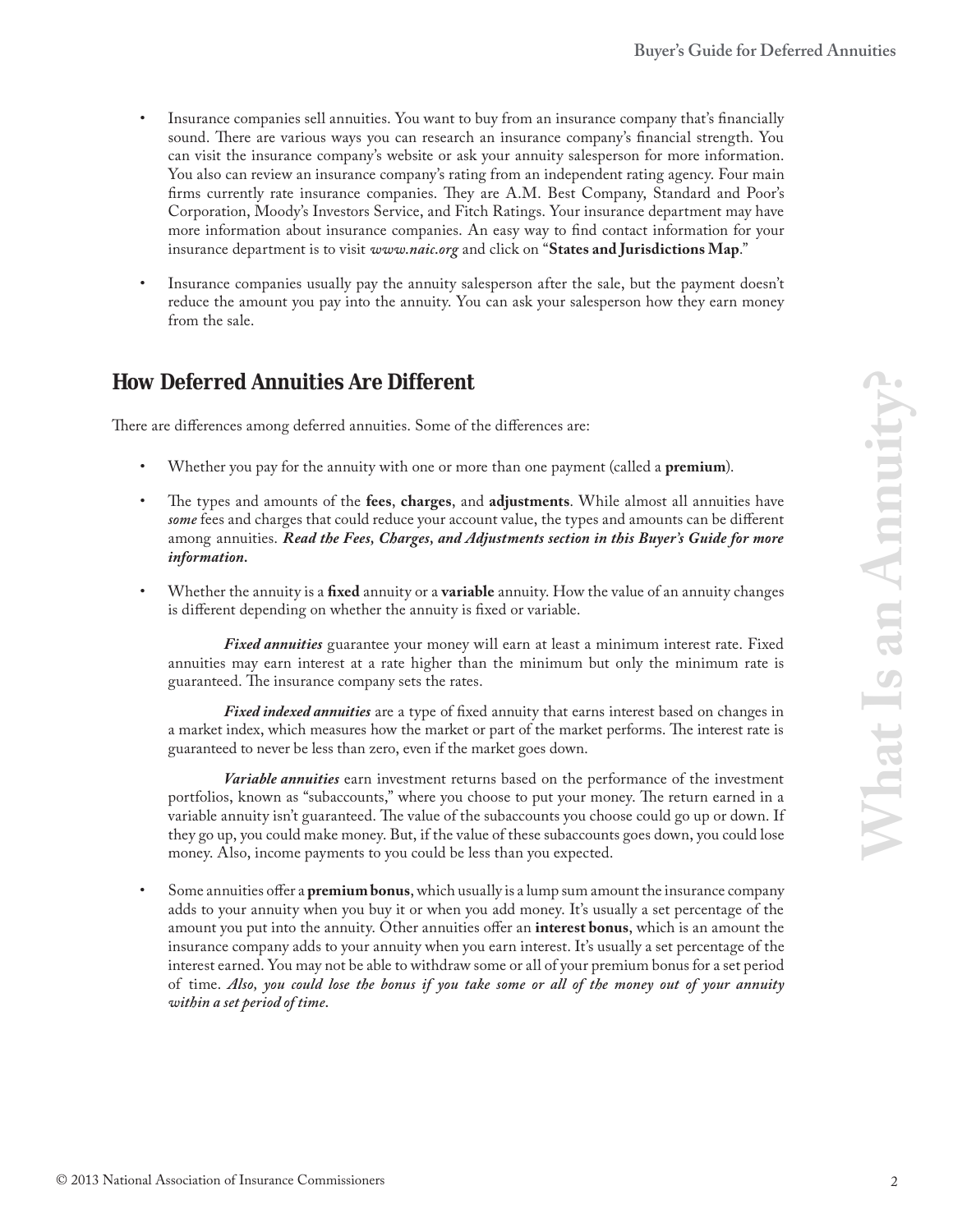## **How Does the Value of a Deferred Annuity Change?**

## *Fixed Annuities*

Money in a fixed deferred annuity earns interest at a rate the insurer sets. The rate is **fixed** (won't change) for some period, usually a year. After that rate period ends, the insurance company will set another fixed interest rate for the next rate period. *That rate could be higher or lower than the earlier rate.*

Fixed deferred annuities *do* have a guaranteed minimum interest rate—the lowest rate the annuity can earn. It's stated in your contract and disclosure and can't change as long as you own the annuity. Ask about:

- The *initial interest* rate What is the rate? How long until it will change?
- 5555555R5 Ļ5*renewal interest* rate When will it be announced? How will the insurance company tell you what the new rate will be?

### *Fixed Indexed Annuities*

Friendal to your continue and into the box is well be box in the box interaction of a simple of a Deferred Annual Association of  $\sim$  1013 National Association of  $\sim$  102 National Annual Association of  $\sim$  102 National Money in a fixed indexed annuity earns interest based on changes in an index. Some indexes are measures of how the overall financial markets perform (such as the S&P 500 Index or Dow Jones Industrial Average) during a set period of time (called the **index term**). Others measure how a specific financial market performs (such as the Nasdaq) during the term. The insurance company uses a formula to determine how a change in the index affects the amount of interest to add to your annuity at the *end of each index term*. Once interest is added to your annuity for an index term, those earnings usually are locked in and changes in the index in the next index term don't affect them. If you take money from an indexed annuity before an index term ends, *the annuity may not add all of the indexlinked interest for that term to your account.*

Insurance companies use different formulas to calculate the interest to add to your annuity. They look at changes in the index over a period of time. See the box "*Fixed Deferred Indexed Formulas*" that describes how changes in an index are used to calculate interest.

The formulas insurance companies use often mean that interest added to your annuity is based on only *part* of a change in an index over a set period of time. **Participation rates, cap rates,** and **spread rates** (sometimes called margin or asset fees) all are terms that describe ways the amount of interest added to your annuity may not reflect the full change in the index. But *if the index goes down over that period, zero interest is added to your annuity.* Then your annuity value won't go down as long as you don't withdraw the money.

### **Fixed Deferred Indexed Formulas**

**Annual Point-to-Point –** *Change in index calculated using two dates one year apart.* 

**Multi-Year Point-to-Point –** *Change in index calculated using two dates more than one year apart.* 

#### **Monthly or Daily Averaging –**

*Change in index calculated using multiple dates (one day of every month for monthly averaging, every day the market is open for daily averaging). The average of these values is compared with the index value at the start of the index term.* 

**Monthly Point-to-Point –** *Change in index calculated for each month during the index term. Each monthly change is limited to the "cap rate" for positive changes, but not when the change is negative. At the end of the index term, all monthly changes (positive and negative) are added. If the result is positive, interest is added to the annuity. If the result is negative or zero, no interest (0%) is added.*

When you buy an indexed annuity, you aren't investing directly in the market or the index. Some indexed annuities offer you more than one index choice. Many indexed annuities also offer the choice to put part of your money in a fixed interest rate account, with a rate that won't change for a set period.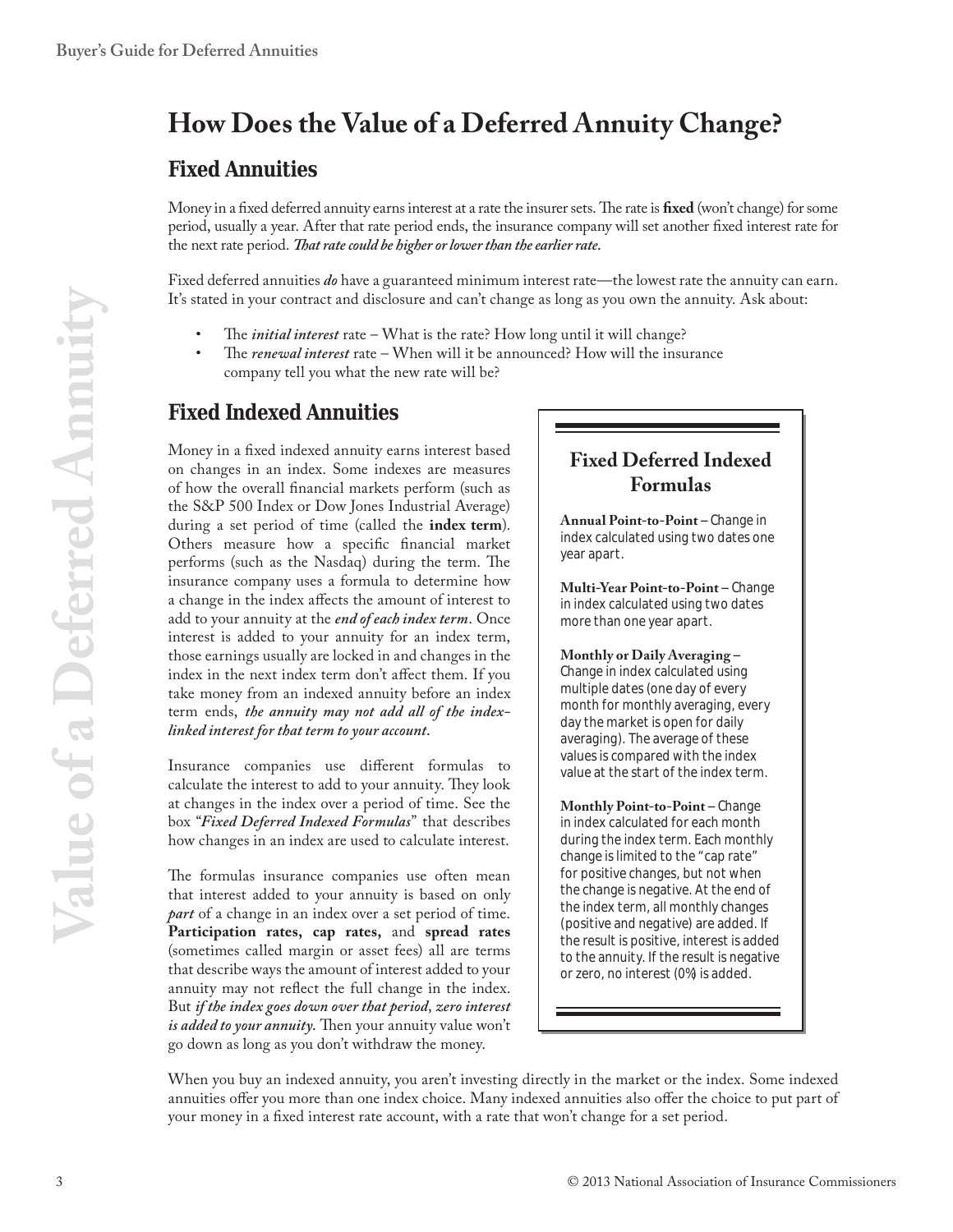## **What Other Information Should You Consider?**

## *Fees, Charges, and Adjustments*

Fees and charges reduce the value of your annuity. They help cover the insurer's costs to sell and manage the annuity and pay benefits. The insurer may subtract these costs directly from your annuity's value. Most annuities have fees and charges but they can be different for different annuities. Read the contract and disclosure or prospectus carefully and ask the annuity salesperson to describe these costs.

A **surrender** or **withdrawal charge** is a charge if you take part or all of the money out of your annuity during a set period of time. The charge is a percentage of the amount you take out of the annuity. The percentage usually goes down each year until the surrender charge period ends. Look at the contract and the disclosure or prospectus for details about the charge. Also look for any waivers for events (such as a death) or the right to take out a small amount (usually up to 10%) each year without paying the charge. If you take all of your money out of an annuity, you've surrendered it and no longer have any right to future income payments.

## **How Insurers Determine Indexed Interest**

**Participation Rate –** *Determines how much of the increase in the index is used to calculate index-linked interest. A participation rate usually is for a set period. The period can be from one year to the entire term. Some companies guarantee the rate can never be lower (higher) than a set minimum (maximum). Participation rates are often less than 100%, particularly when there's no cap rate.*

**Cap Rate –** *Typically, the maximum rate of interest the annuity will earn during the index term. Some annuities guarantee that the cap rate will never be lower (higher) than a set minimum (maximum). Companies often use a cap rate, especially if the participation rate is 100%.*

**Spread Rate –** *A set percentage the insurer subtracts from any change in the index. Also called a "margin or asset fee." Companies may use this instead of or in addition to a participation or cap rate.*

**EXECUTE ASSOCIATE ASSOCIATE ASSOCIATE ASSOCIATE COMPROMISE AND CONTINUES ARE CONSULTED ASSOCIATE ASSOCIATE ASSOCIATE ASSOCIATE ASSOCIATE ASSOCIATE ASSOCIATE ASSOCIATE ASSOCIATE ASSOCIATE ASSOCIATE ASSOCIATE ASSOCIATE ASS** Some annuities have a **Market Value Adjustment (MVA).** An MVA could increase or decrease your annuity's account value, cash surrender value, and/or death benefit value if you withdraw money from your account. In general, if interest rates are *lower* when you withdraw money than they were when you bought the annuity, the MVA could *increase* the amount you could take from your annuity. If interest rates are *higher* than when you bought the annuity, the MVA could *reduce* the amount you could take from your annuity. Every MVA calculation is different. Check your contract and disclosure or prospectus for details.

## *How Annuities Make Payments*

#### **Annuitize**

At some future time, you can choose to **annuitize** your annuity and start to receive guaranteed fixed income payments for life or a period of time you choose. After payments begin, you can't take any other money out of the annuity. You also usually can't change the amount of your payments. For more information, see "*Payout Options*" in this Buyer's Guide. If you die before the payment period ends, your survivors may not receive any payments, depending on the payout option you choose.

#### **Full Withdrawal**

You can withdraw the cash surrender value of the annuity in a lump sum payment and end your annuity. *You'll likely pay a charge to do this if it's during the surrender charge period*. If you withdraw your annuity's cash surrender value, your annuity is cancelled. Once that happens, you can't start or continue to receive regular income payments from the annuity.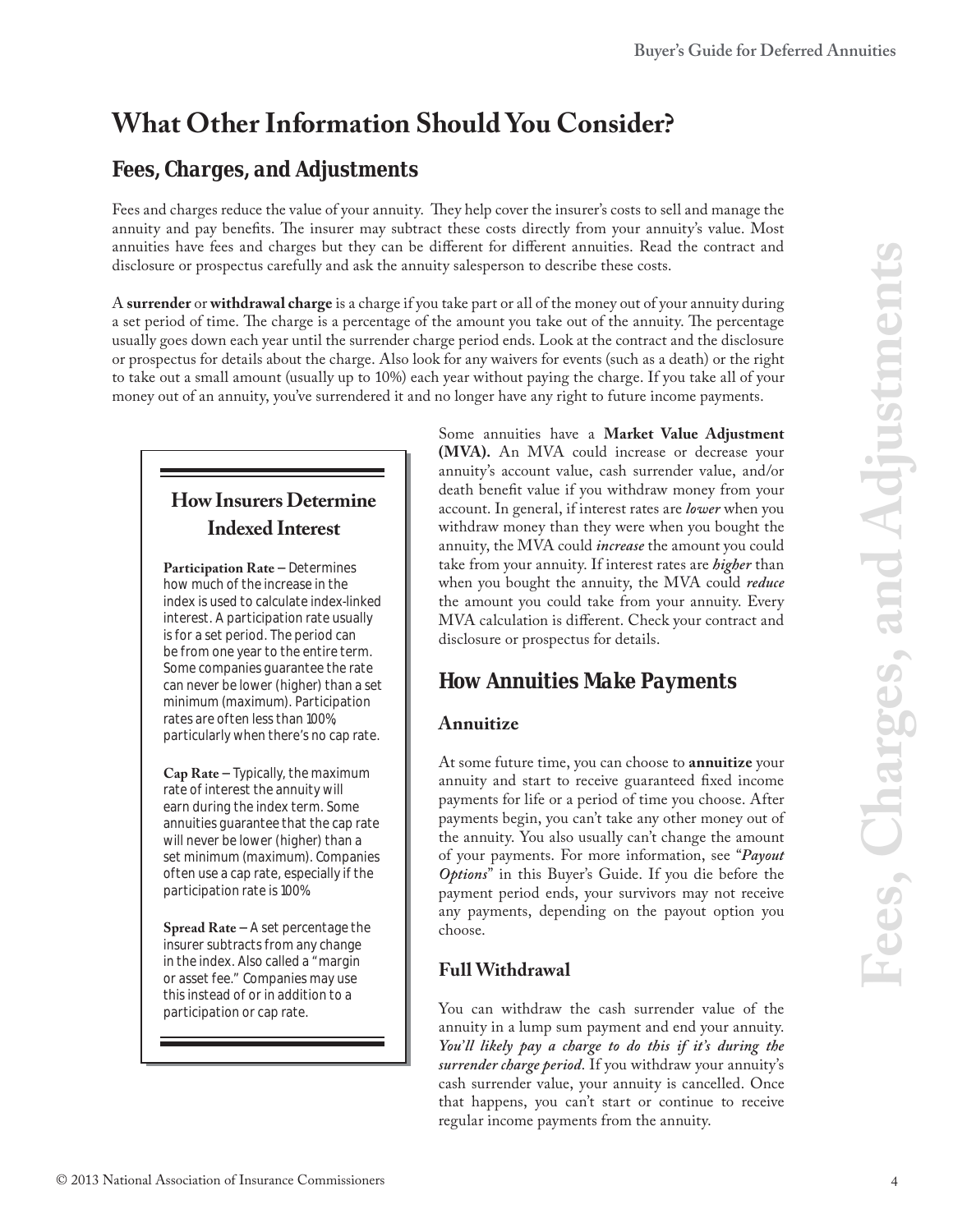#### **Partial Withdrawal**

You may be able to withdraw *some* of the money from the annuity's cash surrender value without ending the annuity. Most annuities with surrender charges let you take out a certain amount (usually up to 10%) each year without paying surrender charges on that amount. Check your contract and disclosure or prospectus. Ask your annuity salesperson about other ways you can take money from the annuity without paying charges.

#### **Living Benefits for Fixed Annuities**

Some fixed annuities, especially fixed indexed annuities, offer a **guaranteed living benefits** rider, usually at an extra cost. A common type is called a guaranteed lifetime withdrawal benefit that guarantees to make income payments you can't outlive. While you get payments, the money still in your annuity continues to earn interest. You can choose to stop and restart the payments or you might be able to take extra money from your annuity. Even if the payments reduce the annuity's value to zero at some point, you'll continue to get payments for the rest of your life. If you die while receiving payments, your survivors may get some or all of the money left in your annuity.

## *How Annuities Are Taxed*

Ask a tax professional about your individual situation. The information below is general and should not be considered tax advice.

Current federal law gives annuities special tax treatment. Income tax on annuities is deferred. That means you aren't taxed on any interest or investment returns while your money is in the annuity. This isn't the same as tax-free. You'll pay ordinary income tax when you take a withdrawal, receive an income stream, or receive each annuity payment. When you die, your survivors will typically owe income taxes on any death benefit they receive from an annuity.

There are other ways to save that offer tax advantages, including Individual Retirement Accounts (IRAs). You can buy an annuity to fund an IRA, *but you also can fund your IRA other ways and get the same tax advantages.*  When you take a withdrawal or receive payments, you'll pay ordinary income tax on all of the money you receive (not just the interest or the investment return). You also may have to pay a 10% tax penalty if you withdraw money before you're age 59½.

### **Annuity Fees and Charges**

Contract fee - A flat dollar amount or *percentage charged once or annually.*

**Percentage of purchase payment** *–* *A front-end sales load or other charge deducted from each premium paid. The percentage may vary over time.*

**Premium tax** *– A tax some states charge on annuities. The insurer may subtract the amount of the tax when you pay your premium, when you withdraw your contract value, when you start to receive income payments, or when it pays a death benefit to your beneficiary.* 

**Transaction fee** *– A charge for certain transactions, such as transfers or withdrawals.*

#### **Payout Options**

*You'll have a choice about how to receive income payments. These choices usually include:*

- For your lifetime
- For the longer of your  *lifetime or your spouse's lifetime*
- For a set time period
- For the longer of your  *lifetime or a set time period*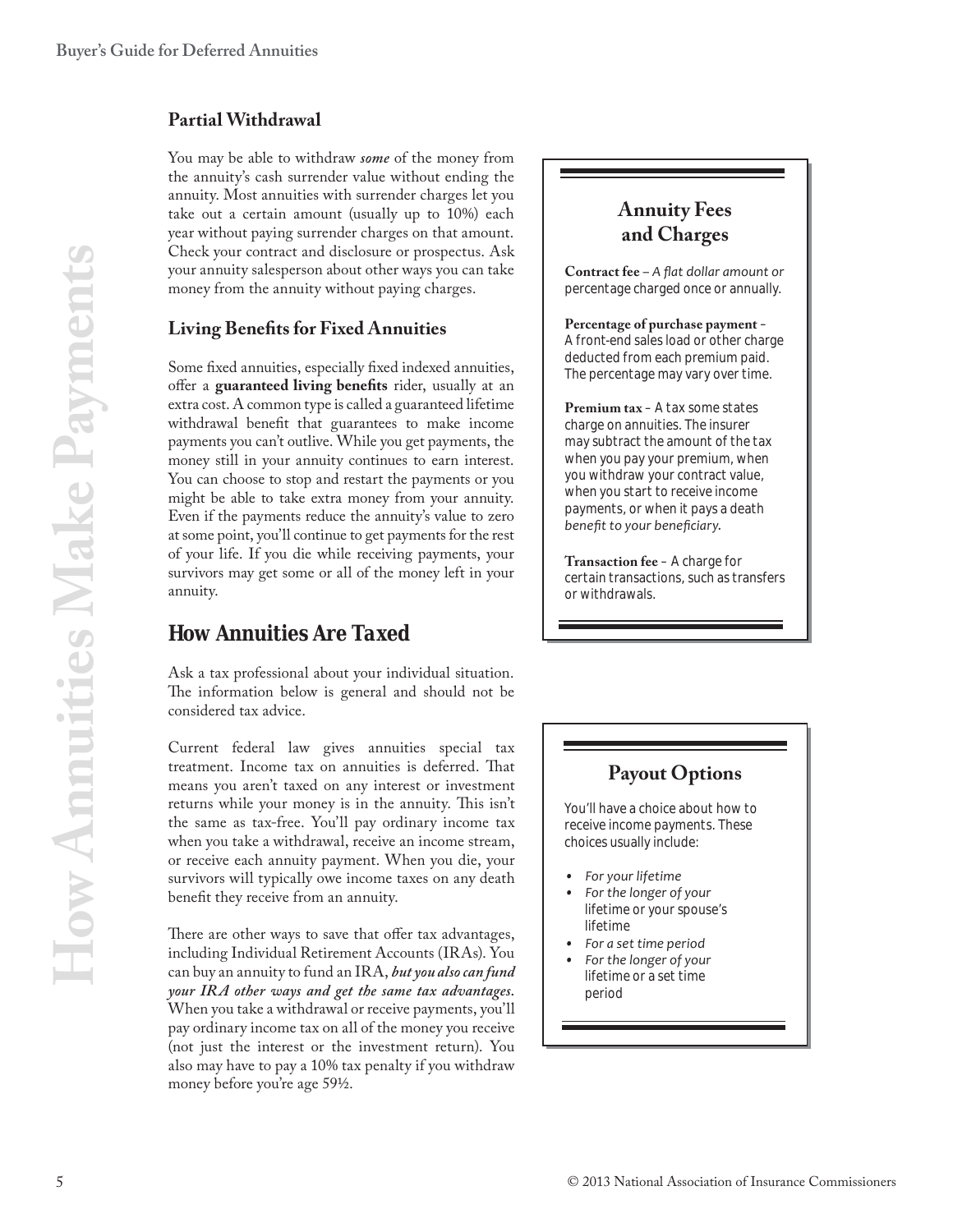## *Finding an Annuity That's Right for You*

An annuity salesperson who suggests an annuity must choose one that they think is right for you, based on information from you. They need complete information about your life and financial situation to make a suitable recommendation. Expect a salesperson to ask about your age; your financial situation (assets, debts, income, tax status, how you plan to pay for the annuity); your tolerance for risk; your financial objectives and experience; your family circumstances; and how you plan to use the annuity. If you aren't comfortable with the annuity, ask your annuity salesperson to explain why they recommended it. Don't buy an annuity you don't understand or that doesn't seem right for you.

Whilst cash ansalis, the issueur may guarantee was values to<br>the strong of the synchronic part of the synchronic part of the strong of<br>the strong of  $\sim$  Insurance Commissioners (and the strong the strong of the strong of Within each annuity, the insurer *may* guarantee some values but not others. Some guarantees may be only for a year or less while others could be longer. Ask about risks and decide if you can accept them. For example, it's possible you won't get all of your money back *or* the return on your annuity may be lower than you expected. It's also possible you won't be able to withdraw money you need from your annuity without paying fees *or* the annuity payments may not be as much as you need to reach your goals. These risks vary with the type of annuity you buy. All product guarantees depend on the insurance company's financial strength and claims-paying ability.

## *Questions You Should Ask*

- Do I understand the risks of an annuity? Am I comfortable with them?
- How will this annuity help me meet my overall financial objectives and time horizon?
- Will I use the annuity for a long-term goal such as retirement? If so, how could I achieve that goal if the income from the annuity isn't as much as I expected it to be?
- What features and benefits in the annuity, other than tax deferral, make it appropriate for me?
- Does my annuity offer a guaranteed minimum interest rate? If so, what is it?
- If the annuity includes riders, do I understand how they work?
- Am I taking full advantage of all of my other tax-deferred opportunities, such as  $401(k)s$ ,  $403(b)s$ , and IRAs?
- Do I understand all of the annuity's fees, charges, and adjustments?
- Is there a limit on how much I can take out of my annuity each year without paying a surrender charge? Is there a limit on the *total* amount I can withdraw during the surrender charge period?
- Do I intend to keep my money in the annuity long enough to avoid paying any surrender charges?
- Have I consulted a tax advisor and/or considered how buying an annuity will affect my tax liability?
- How do I make sure my chosen survivors (beneficiaries) will receive any payment from my annuity if I die?

#### *If you don't know the answers or have other questions, ask your annuity salesperson for help.*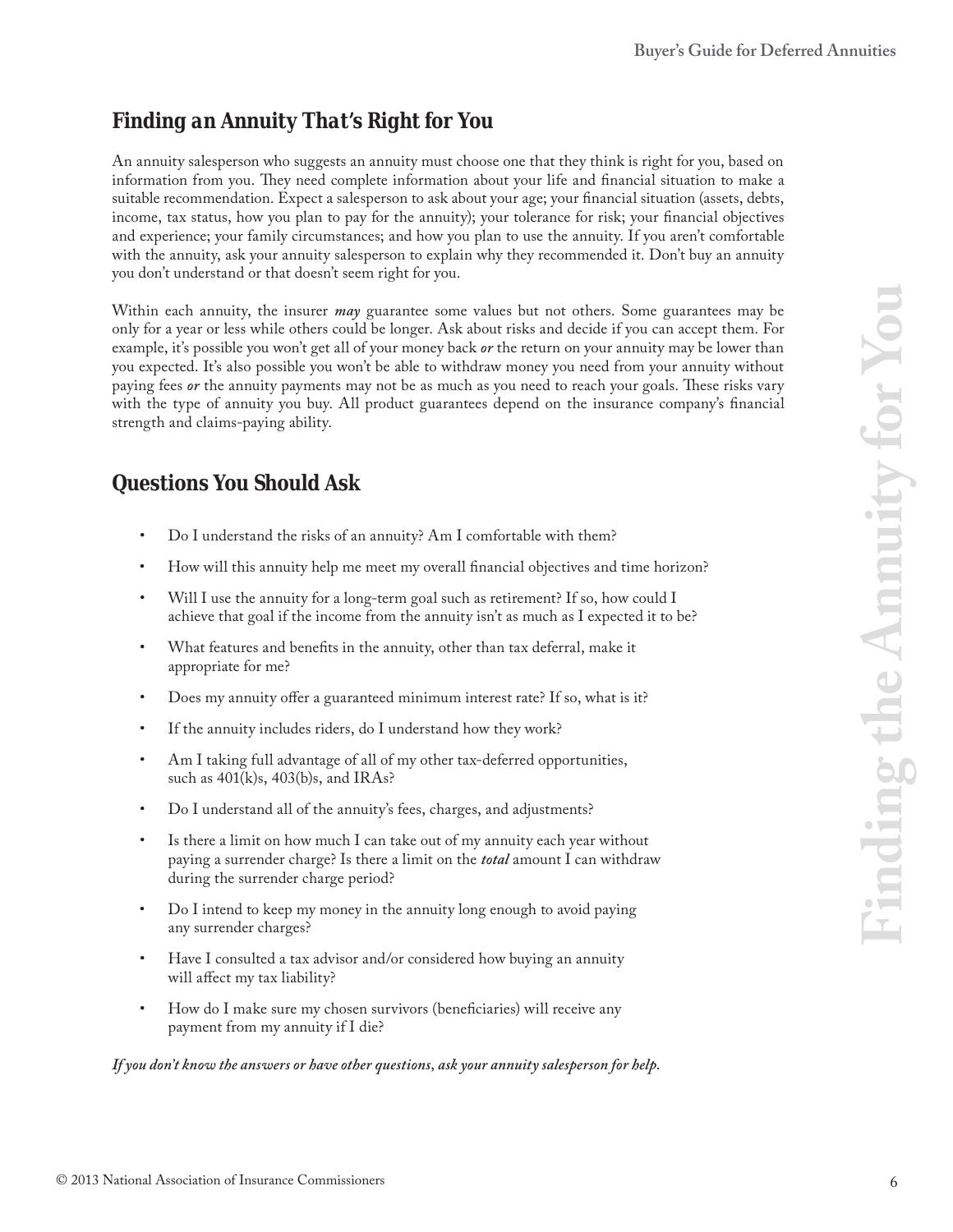### *When You Receive Your Annuity Contract*

**2.212 National Association of Insurance Commissioners** (Insurance Commissioners of Insurance Commissioners of Insurance Commissioners and wear Pole Commissioners and when You Received When You Received When You Received W When you receive your annuity contract, carefully review it. Be sure it matches your understanding. Also, read the disclosure or prospectus and other materials from the insurance company. Ask your annuity salesperson to explain anything you don't understand. In many states, a law gives you a set number of days (usually 10 to 30 days) to change your mind about buying an annuity after you receive it. This often is called a **free look** or **right to return** period. Your contract and disclosure or prospectus should prominently state your free look period. If you decide during that time that you don't want the annuity, you can contact the insurance company and return the contract. Depending on the state, you'll either get back all of your money or your current account value.